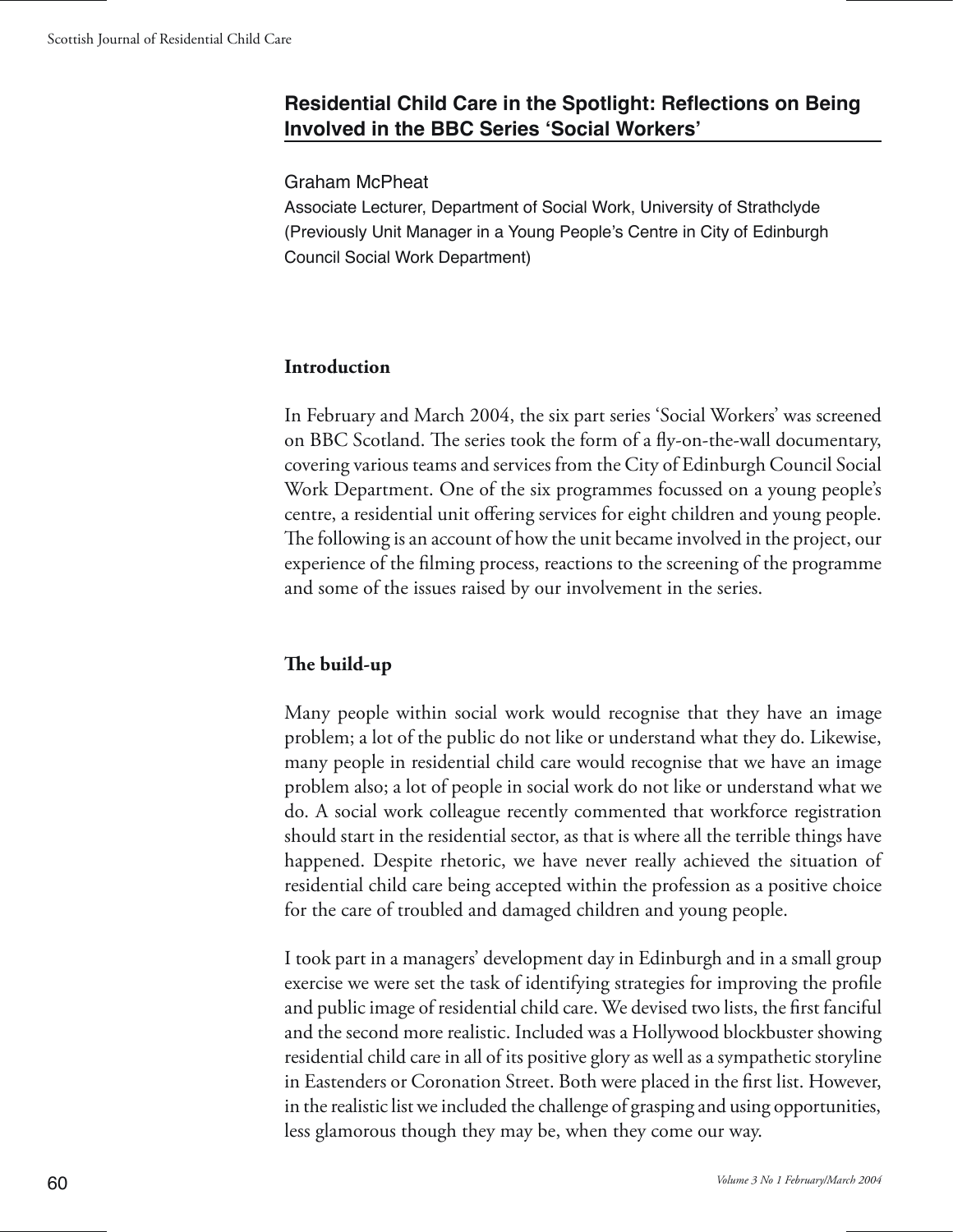When the City of Edinburgh Council Social Work Department agreed that the BBC produce six programmes detailing different aspects of the department's work, a realistic opportunity was presented. This would give one unit the opportunity to be involved in a 30-minute programme showing residential childcare in a realistic light, illustrating the complex nature of our job. Researchers began to visit the department to meet with different teams and resources, scouting out potential filming venues and opportunities.

However, doubts remained. When my team became aware of the planned programmes their initial responses were mixed, with the negative and fearful views being expressed more vociferously. They questioned whether the media would be interested in the positive aspects of our work or would they concentrate only on the conflict and difficulties? Could a positive picture be achieved or would we end up portraying out-of-control children causing endless difficulties for staff members lacking in the appropriate skills? Further to this, could we contemplate clients being filmed? Surely ethics and confidentiality would dictate otherwise?

Our contact came when the Head of Operations for Children and Families passed our name onto the BBC as a resource that would be good to visit. As unit manager this caused me to feel more confident about the possibility of becoming involved. The Head of Operations had formerly been my line manager and was familiar with how the unit operated. If she was recommending the BBC to visit I took this as a vote of confidence in what we were doing. She obviously felt comfortable with the possibility of us being filmed. It also became apparent that there was no filming happening in any other units. Accurately or not, it felt like we had been hand picked as a showcase for residential child care.

After several visits to the unit by a BBC researcher we were introduced to the programme's producer. It became clear that the BBC liked what they were seeing and were interested in filming. As the BBC spoke to staff members, we began to form a clearer picture about their motives for making the programme. They felt we did a good but difficult job and wanted to show this to the public. They were particularly intrigued that the 'myth' of social workers removing children unwillingly from family homes was not apparent in the unit. Instead we were supporting children and families when breakdowns had happened, and encouraging and supporting family contact where appropriate.

I became convinced that being involved could be realistic and positive, but of course my involvement on its own would mean nothing. The task was to film the workings of the whole unit. Therefore, there were other issues to be considered. How many staff members were willing to be filmed? Residential child care is very much a team task. Without the involvement of all, or a sizeable majority, of the team, it would not be a feasible proposition. There were also ethical decisions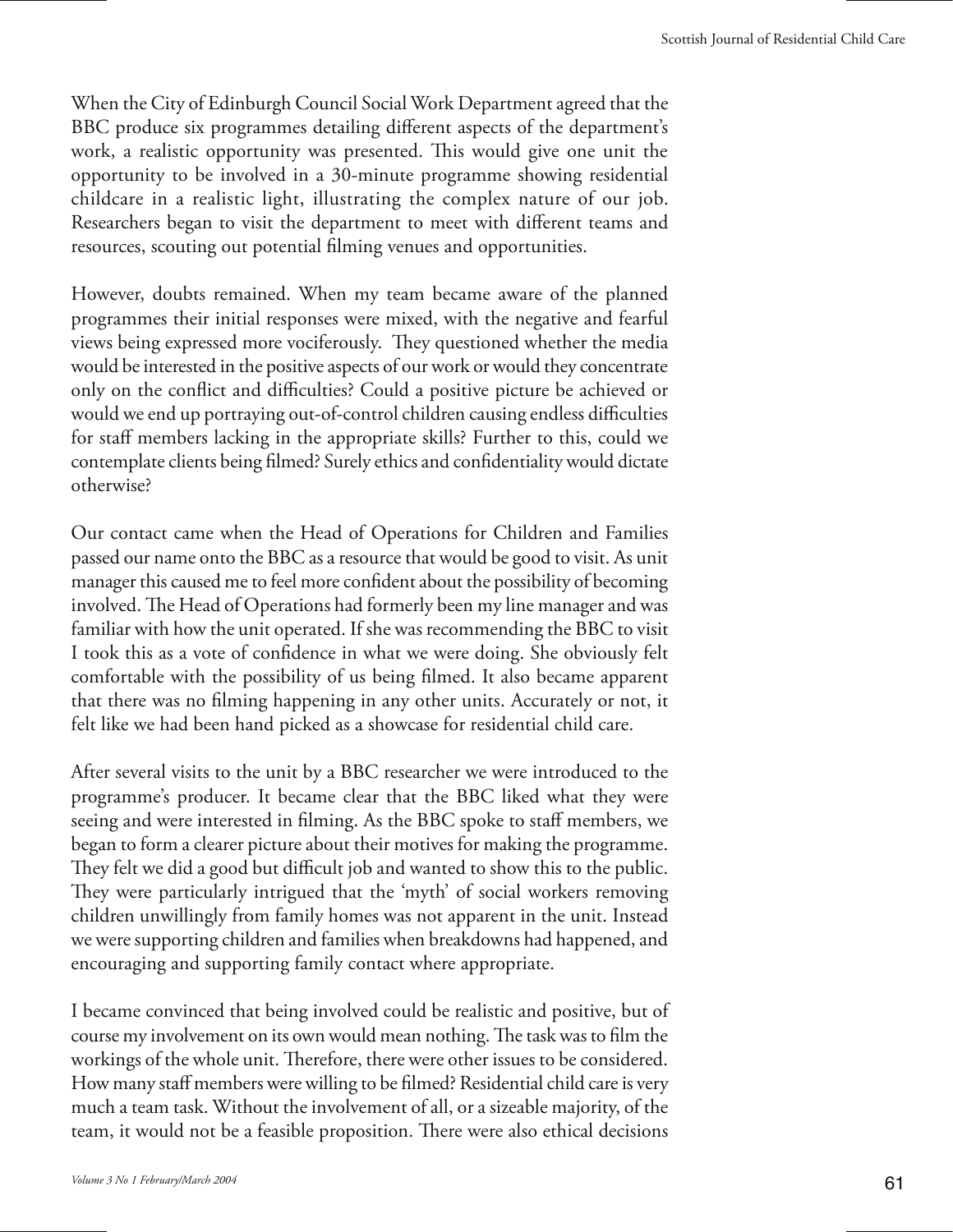to be made in relation to the potential filming of service users. What impact would being filmed and appearing on TV have on them? How would families and social workers feel about this? The process of establishing some common ground in the attitudes of staff members to the project began to take shape. In conversations, I was able to build up a picture of where individuals stood on the issue of filming. This allowed us to make a commitment to be involved.

Once the decision was made our minds began to turn to the practicalities of filming. We wondered how the process would work on a day-to-day basis and what impact it would have on the running of the unit. Which young people could be filmed? Were we happy for all aspects of life and care in the unit to be filmed?

Discussions with the BBC began to clarify some of these issues. We confirmed that cameras would not be with us permanently. They would be in the unit at our arrangement on specific days. However, if workers at any time became uncomfortable with the presence of the cameras, or felt they were contributing negatively to situations with the young people, the filming would stop. The staff members would be in charge of the process and had the power to ensure that filming never got in the way of our primary purpose, providing care to the residents. The cameras would film and follow the stories of a number of the young people. The programme would be their stories and through this a picture of life in the unit would emerge.

Discussions in the staff team then concentrated on individual clients; whom did we feel could be filmed? Of our eight residents, we ruled out two because of their age which, linked with other factors, led us to assess them as extremely vulnerable. We were concerned about how they might behave or act on camera without being able to think through the possible consequences if this were screened on television. We did not feel that they would be able to give 'informed consent' and saw it as our responsibility to protect them from potentially harming themselves.

Three young people were in a slightly different situation. They had either only been in the unit for a matter of weeks or were still in the process of moving in. We felt that our priority was helping them to settle in to the unit. We had to get to know them and begin the process of establishing working relationships. We did not, however, rule out the possibility of them becoming involved in the filming process at a later date.

This left three young people that we were happy for the BBC to talk to alongside their families. The three young people were aged between 14 and 18. All three had expressed interest in the project. We were comfortable with them exploring it with their families as long as full discussions had taken place to ensure that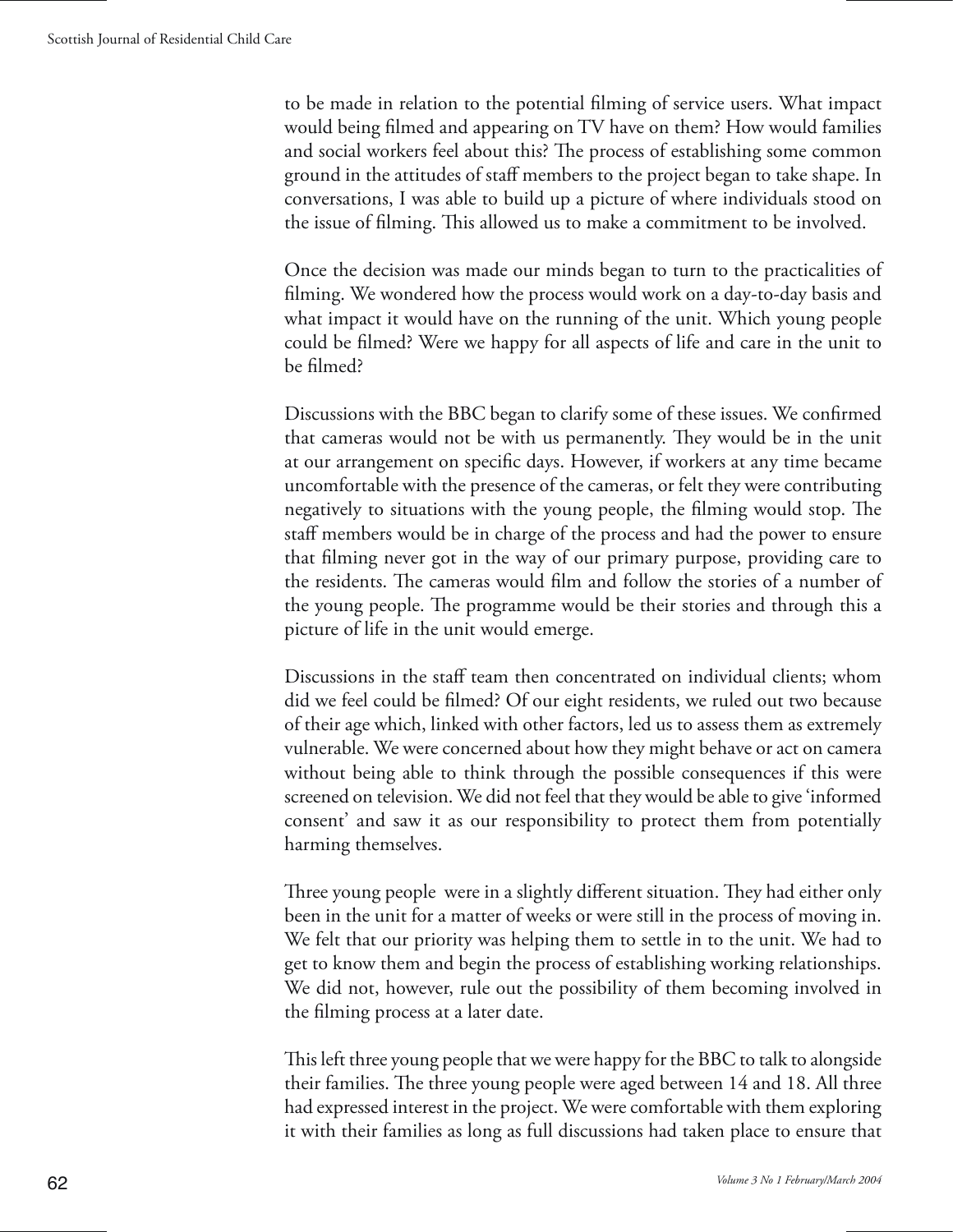they understood the implications of being filmed.

Considering which young people might be involved with the programme highlighted another concern. We could find ourselves admitting residents to a unit where filming for television was taking place. Young people often have little choice in the process of being accommodated or about their placement. We were adding to this the issue of being accommodated in a unit being filmed. Regardless of whether they were ever involved, they still had no choice about the cameras being present in their living space and their home eventually being displayed on national television.

This became most pronounced for me when I found myself having to put filming and cameras on the agenda of a young person's admission planning meeting. This caused me to experience serious doubts about some of the ethical implications of the project. It was an issue that I was to revisit periodically during the next five months.

#### **'The shoot'**

Identifying young people and their families who were happy to be involved allowed the actual filming to begin. Initially, most staff members were very nervous and felt aware of the cameras. It quickly became apparent which staff members could practice in an uninhibited manner and which could not. As the unit manager this was a dynamic I had to manage and make decisions about, as the filming could not get in the way of us carrying out our job as effectively as possible.

Consequently, we adopted a process where the cameras came to the unit on arranged shifts, when combinations of staff members were working that would make filming possible. When in the unit there were still obvious limitations. Given the fact that there were some young people who were not being filmed, filming in the 'lifespace' was often not appropriate. This meant that many of the everyday interactions within the group were lost, such as groups gathered at mealtimes or sitting in the living room watching television. Instead the filming concentrated on individual children and young people, and was more likely to involve meetings, one-to-one work, activities outwith the unit or time with their families.

Questions and considerations constantly arose during the filming. When one of the young people being filmed became involved in an incident with another resident who was not part of the programme, there was a limit as to what could be filmed. Similarly, whilst on camera, other residents often referred to personal and family issues which the staff team were not comfortable to have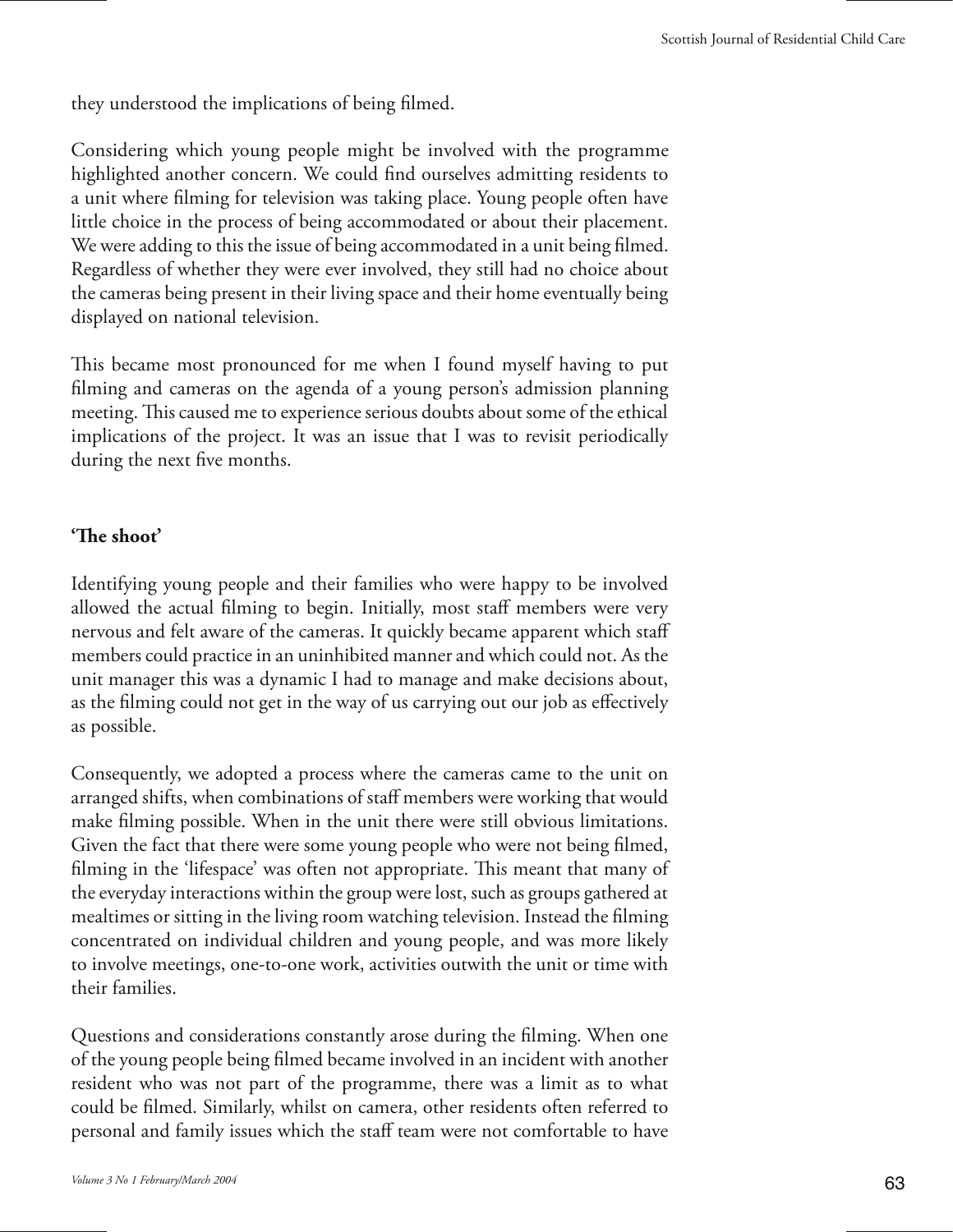filmed. Incidents such as these were discussed and resolved with the BBC as filming progressed.

As time progressed, the camera crew were also able to film more spontaneous practice. This is where I feel another important aspect of residential work was captured. Obviously planned interventions are a big part of residential work, but a lot of important unplanned work takes place also; workers using everyday activities and events with young people to help them deal with situations, and to think about how they live their lives. This was an area of practice that I felt was a major strength of the staff team, so I was glad that this was getting caught on camera.

Despite the concerns that existed at the beginning of the process, there were no major difficulties with the filming. I cannot recall the camera crew being asked to leave because it was felt that their presence was in some way heightening tensions or preventing workers from completing their tasks. It has to be said, however, that the cameras were not present when the most difficult situations that staff members had to deal with occurred. During the period of filming, there were several incidents where the unit was particularly unsettled at bedtimes. Some residents refused to go to bed, damage was caused to property and, on one occasion, a resident was physically restrained for a period of time.

Had the cameras been present, it is hard to say what might have happened. It may well have been the case that they would have been asked to leave. The issue of physical restraint being filmed had been discussed in the negotiations prior to filming. I was clear that whilst I was keen for the film to present an accurate depiction of life in the unit, I was uncomfortable with a long and difficult physical restraint being recorded on film. I felt this way for two reasons.

First, whilst the young people and their families had taken the decision to become involved in the programme, I felt we still had a duty and responsibility to them in terms of assessing how their behaviour, if filmed and eventually transmitted, would look. In a heightened state, many children find it difficult to make connections between their behaviour and immediate consequences. It is almost inconceivable that they would be able to think about how their behaviour would look on television and the consequences of this.

Second, when a young person's behaviour has escalated or is proving so unsafe to the point that physical intervention becomes necessary, this intervention has to be kept to a minimum. De-escalation of the incident is the priority. This would be one occasion where, no matter how sensitive they tried to be, the presence of a camera crew would interfere with the tasks of the workers.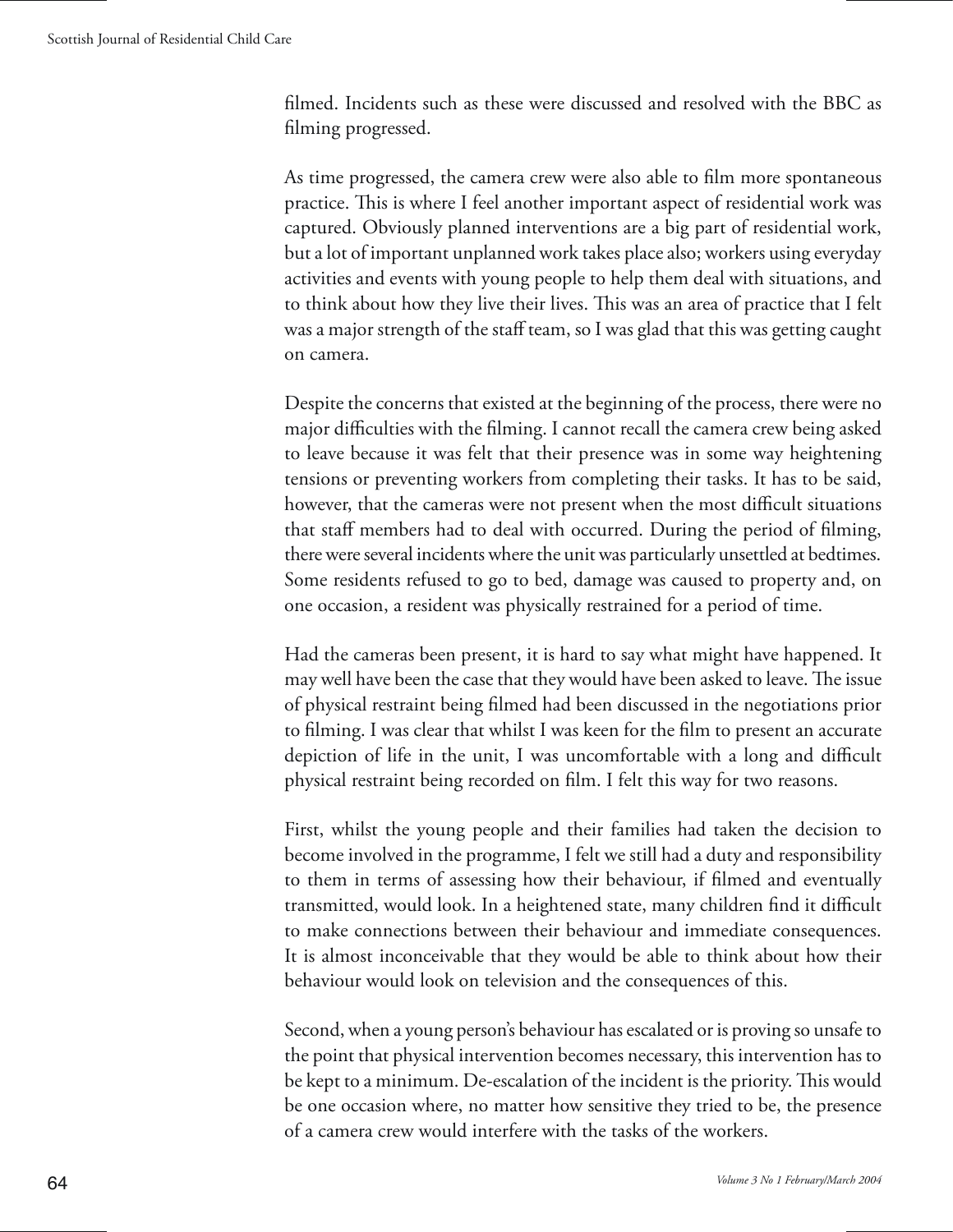### **Post-production**

The programme aired on BBC approximately four months after filming had ended. Prior to the final edit being made, I viewed the programme to provide feedback on how it looked. My immediate reaction was that it was a balanced portrayal of life in the unit. Any lingering fears that the end product would be skewed towards the negative or dramatic were allayed. What I saw was as realistic a summation of practice as I think was likely to be achieved in thirty minutes.

The young people and staff team saw it when it was screened. The young people felt they had been represented fairly. I have not heard any expressions of regret regarding their decision to become involved. The immediate reaction of the staff team was similar to my own, largely positive. Like me they felt the programme was a fair portrayal and that they had looked competent, caring and professional. Response to the programme was quick to come in. The morning following its screening, the phones at the unit were busy with a succession of calls passing on congratulations. It was with a mixture of relief and pride that our involvement in this long process was complete.

Feedback from members of the general public highlighted that the programme had been an education. They had no real notion that residential child care existed, what happened in it, or the circumstances that lead young people to be accommodated. The most frequent comment I had directed to me was that people had little idea of the difficult nature of the job that we do. This was interesting as many of us, whilst happy with the final programme, acknowledged that it by no means provided a warts-and-all exposure to what can and does happen in a residential unit. There are far more difficult and, at times, confrontational situations that we are required to deal with. I found myself reflecting on the likely public reaction if such incidents had been filmed and screened.

The responses from those in the profession were obviously different, as they did not need a television programme to confirm to them the difficult and demanding job that we do. Feedback centred on other issues and led to discussion about appropriate practice in a residential setting.

The most contentious issue concerned an incident where staff members had briefly physically intervened to prevent a 14-year-old girl from leaving the unit late at night. Comments included that this had not looked good and that we should never physically prevent a young person from leaving a unit if they intend to abscond. Some of these comments reflected the anxieties that currently exist in relation to physical restraint. What this section of the programme did, more than any other, was to highlight the difficulties which arise when small